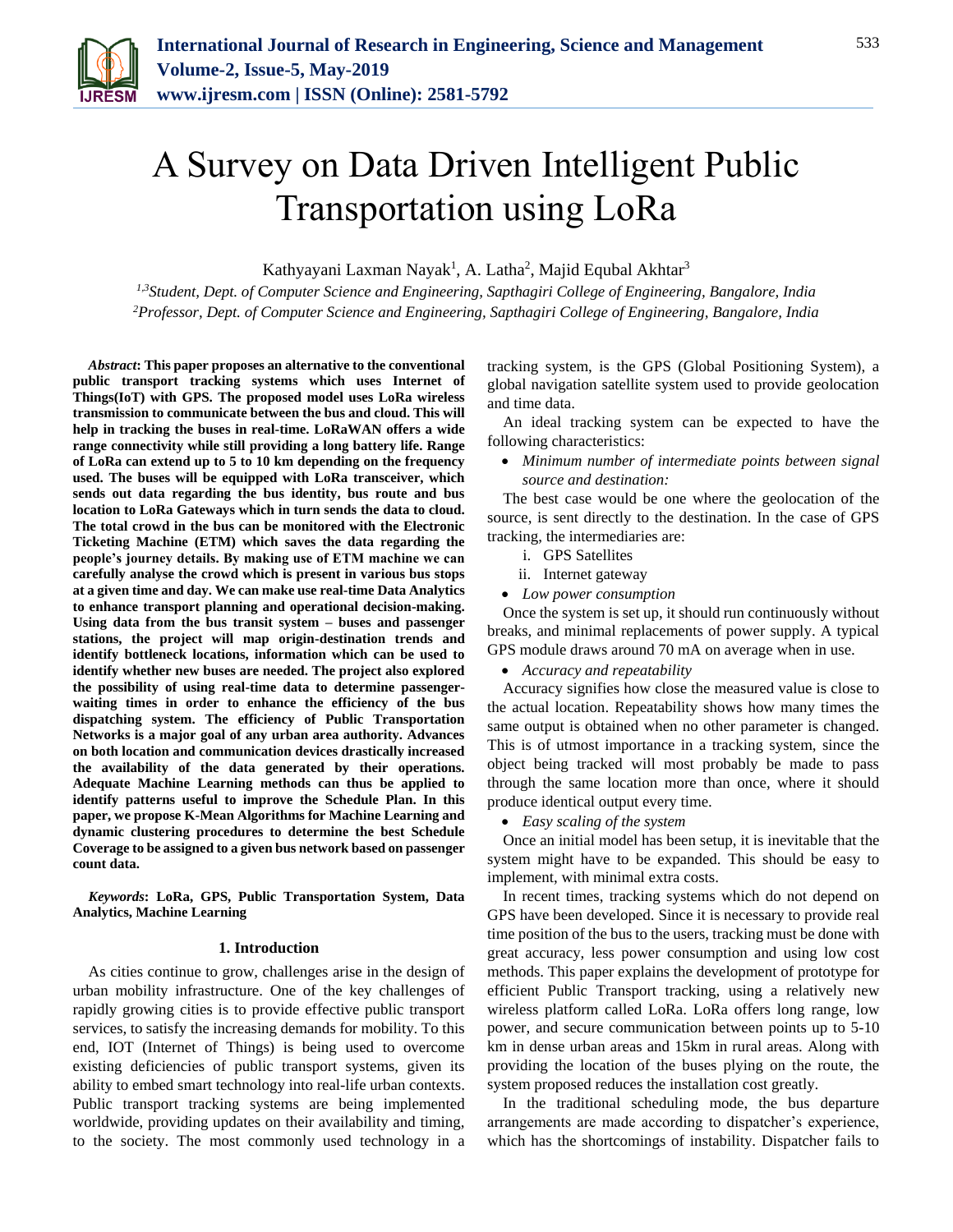

get the connection according to the driver's arrival situation in the process of moving and emergency on monitoring stations and roads cannot be monitored. The real-time performance of operational scheduling management is very poor, unable to update the schedule in time. With the development of intelligent city, bus operation data is increasing. In the era of big data, when there is the global positioning system (GPS) positioning data, dispatchers need only the location information of the current bus for the station arrival & situation of the bus.

The real time scheduling of buses based on big data not only saves human resources, but also meets the needs of passengers, improves the attraction of bus travel and ensures the full load rate of vehicles. City public traffic is an indispensable part of city traffic, to ensure the normal operation of city life and production and one of the important infrastructures to improve the city's comprehensive functions. It plays an important role in its industrial development, economy, cultural business prosperity and the link between urban and rural. At present, almost all cities in world have a bus operation. It must have bus scheduling management, and for scheduling management, there are a lot of cities having bus dispatching management system. However, the intelligent scheduling system is only possessed by a small part of cities, such as large and medium sized cities. But with the continuous updating and progress of data, there are various problems of updating and maintenance in these systems. Under the condition of large amounts of data, there is no accurate calculation method to rearrange the system, so it is difficult to improve the lagging platform. At the same time, in the era of big data, the amount of information is too much and too complex. The current scheduling system does not effectively integrate dynamic traffic information and vehicle location information. In most cases, the first station departure plan is based on the staff experience to determine the departure schedule. Under the condition of constantly updating the advanced vehicle equipment and communication equipment, there is no advanced algorithm for bus dispatching. Obviously, these advanced devices are not being fully utilized, while the bus service has not been improved.

The bus dispatching is the core foundation work of bus companies, which is mutually influenced according to the arrival time and the number of passenger on and off bus. Bus scheduling on the line must be rationally arranged based on the passengers' situation of each site in different time periods, and traffic situation in the sites are affected by bus arrival time, so we need the accurate prediction of bus arrival time and passenger flow. To make average waiting time of passengers the minimum, we should make the frequency of bus high, reducing the waiting time of passengers.

#### **2. Related work**

#### *A. A Study of bus location system using LoRa*

The information terminal bus stop has been studied widely. It is reported that the information terminal bus stop for citizen support is effective for the purpose of improving citizens'

convenience. In particular, the bus location system is considered important for the purpose of eliminating users' concern about the arrival time of the buses. The conventional systems need the communication charges, and also introduction and maintenance costs are high. Therefore, a method using Wi-SUN has been proposed. However, Wi-SUN has a short transmission distance characteristic and requires many repeaters. The problem of introduction cost has not been solved. In order to solve this problem, we propose a bus location system using LoRa, using which the number of repeaters were reduced to 1/4 or less compared with the system using Wi-SUN. The proposed system is superior to the system using Wi-SUN in terms of installation cost.



Fig. 1. Hardware configuration of a bus system

The Fig. 1 shows the hardware configuration diagram of the bus system that transmits the bus location mounted on the bus. The system is constructed GPS, Raspberry Pi and LoRa modules. The bus location information of the bus acquired by the GPS is transmitted to each bus stop using the LoRa network.

The bus location system operates on the LoRa network. The significance of leveraging the LoRa network is the reduction of the operational costs.



The bus system is mounted on the bus, and once every 30 s, the bus location information acquired by the GPS is broadcast to each bus stop by LoRa network. The bus location information can be received at almost all the information terminal bus stops (Figure 2). However, some information terminal bus stops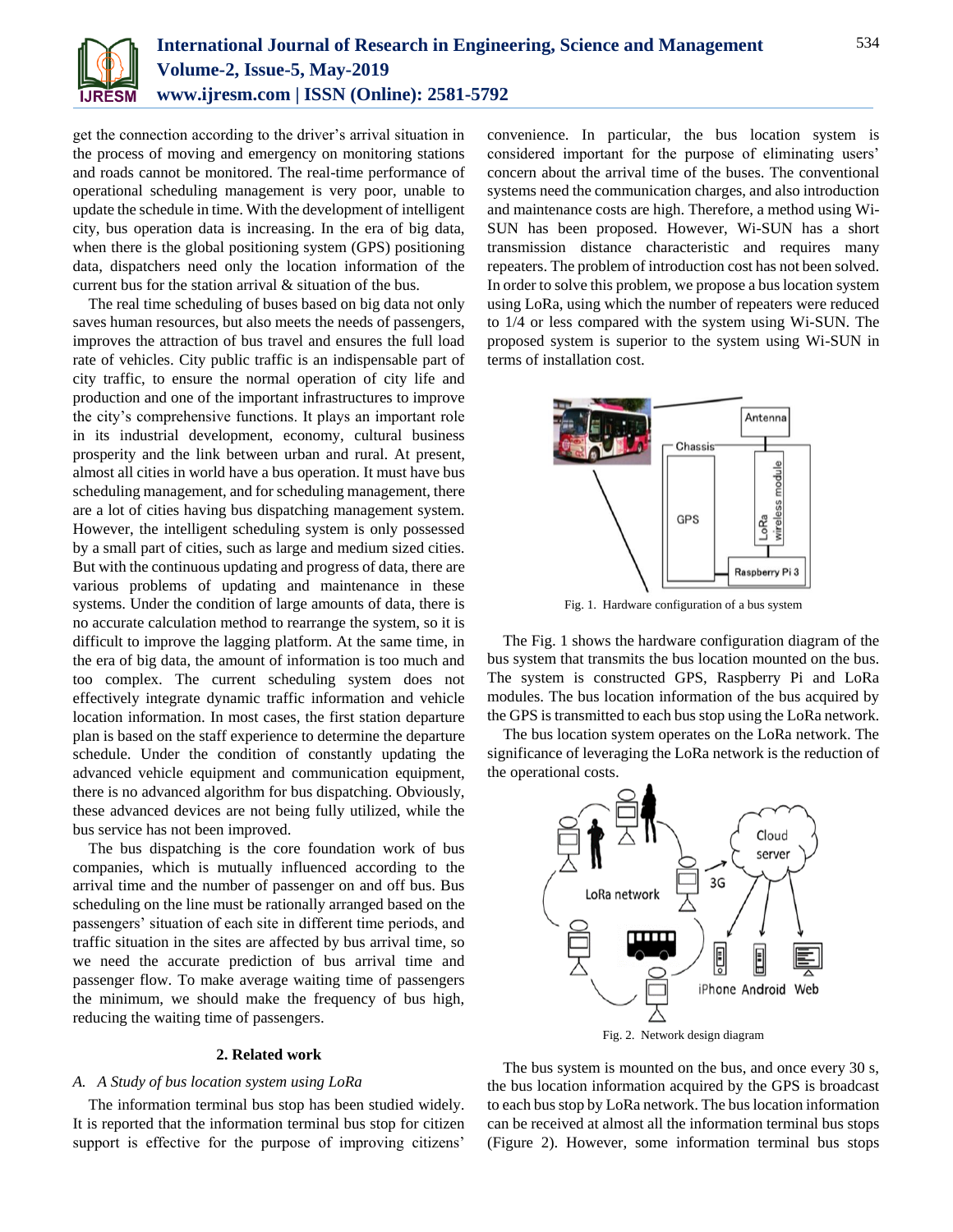

cannot receive the bus location information, because of their proximity to the railroads and the high buildings. For this reason, after broadcasting from the bus, the information terminal bus stops broadcast the bus location information to the other information terminal bus stops in sequence.

LoRa has a long transmission distance when compared with Wi-SUN. Thus, additional repeaters are not needed. That is, installation cost is low, and the time to notify all the bus stops of the buses' current location was short. Hence this system is highly practical.

# *B. Powering the IoT through embedded machine learning and LoRa*

The Internet of Things (IoT) technology is rapidly changing the way, we live and the number of connected devices is increasing at an exponential pace. However, the two key challenges are the battery life for off-grid IoT applications and the ability of edge devices to communicate over long range. There is a need for low-power edge computing devices that reduce the transmission payload and integrate Low-Power Wide-Area Network (LPWAN) technologies, which offer a wide range connectivity while still providing a long battery life. One of the most promising LPWAN technologies today is LoRa.

High bandwidth protocols like 2G/3G/4G are power intensive and protocols like Bluetooth/ZigBee are unable to communicate over long distances (~kilometers). As shown in Fig. 3 LoRa is located at the junction of low power and long range.



Fig. 3. Bandwidth v/s range of various wireless protocols

The Fig. 4 shows the network architecture of a typical LoRa WAN network. The end-device captures the raw sensor data, and performs data classification directly on the sensor node, reducing the data transmission bandwidth and latency. Enddevices communicate with the nearest gateways connected to the network server through an IP connection. The gateways forward messages from the LoRa end-devices to the network server. The communication link is bidirectional. The communication link is bidirectional. The network server acts as the master network controller and manages the data rate of each end-device through automatic data rate (ADR) control mechanism. An application server helps in data visualization

and alerts can be sent to the end-user through cellular networks.



Fig. 4. LoRa WAN system architecture

Integrating LoRa will result in 3 times the saving in energy expenditure resulting in a battery life of 39 days.sd

## *C. An RFID based system for bus location tracking and display*

RFID is a technology similar to that of bar code scanning. An RFID system consists of tags, which use radio frequency signals to transmit its location information to a reader, which usually sends this information to a server that processes it according to the needs of the application. The local server for the city receives the location information, and alerts the forthcoming bus stops in the route of the bus, of the bus's number, route and expected time of arrival, which are then displayed at the stop.

RFID works as a combination of a reader, which can read information from tags. Readers can be passive RFID systems, where the reader and reader antenna send a radio signal to the tag, and tag then uses the transmitted signal to power on, and reflects energy back to the reader. These can operate either in low, high or ultra-high frequencies, with low covering frequency covering 30 KHz to 300 KHz, high frequency covering 3 to 30 MHz and the ultra-high frequency covering 30 MHz to 3 GHz respectively.

The architecture of the system is shown using the figure5. It requires passive RFID tags holding the bus code to be placed in all the buses and low frequency RFID readers to be placed in bus stops which are approximately 20 km apart from one another. Any stops within two bus stops having RFID readers are left out, as the time of arrival of buses these stops are predicted by approximation.



Fig. 5. Basic components of the system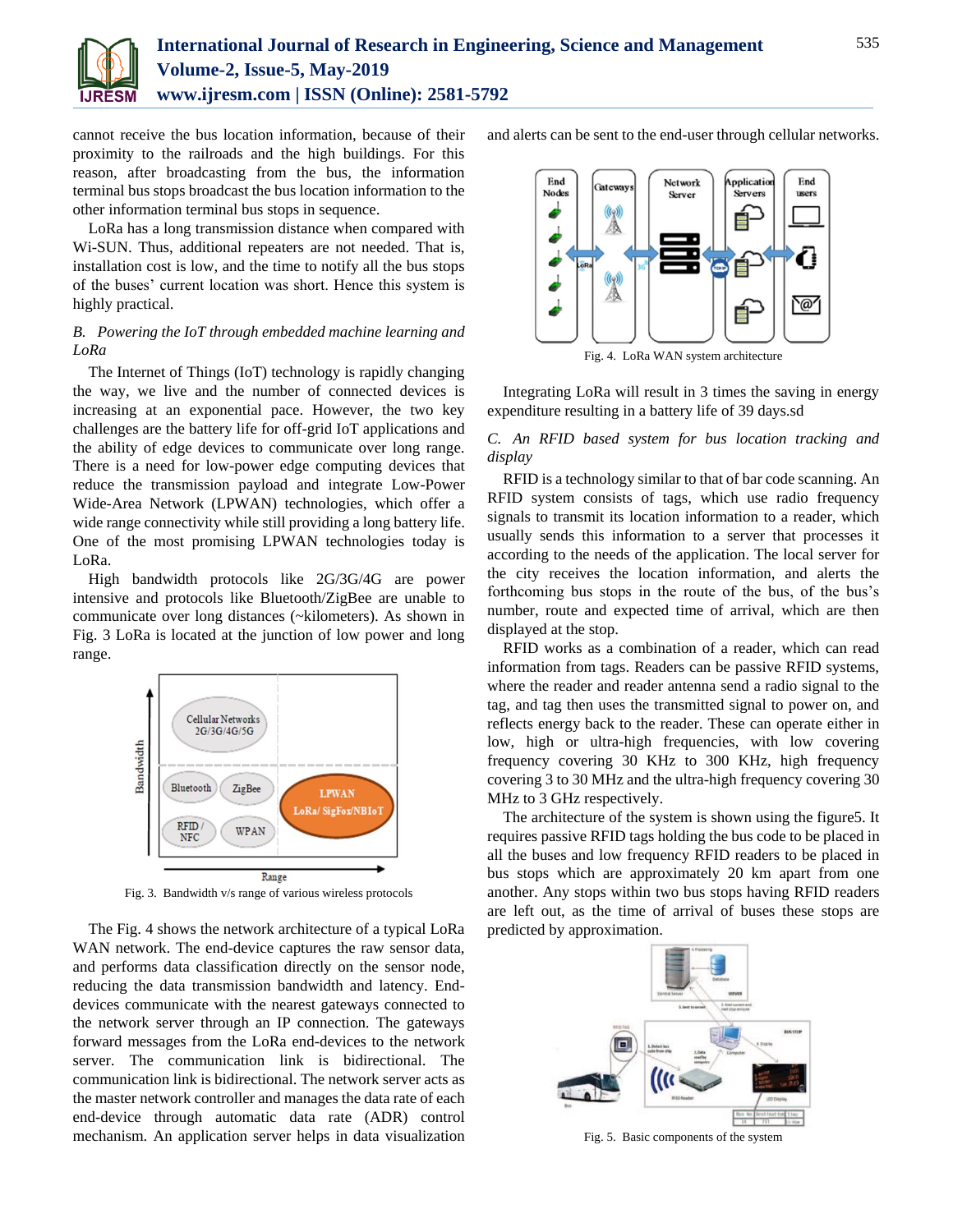

The bus code is read from the tag and is passed to the system placed in the stop. This information is then sent to the central server that is responsible for identifying the bus's route and the earliest time at which it would arrive at the immediately next stop. Once all this is known, it alerts those subsequent stops about the bus number, time and destination of the bus considered. At the receiving end, the details id displayed on the LED screen.

Methodology used are,

- *Bus route mapping* In order to efficiently identify individual bus from the huge volume of buses, the bus routes are first segmented into 4 regions: North, west, south and central. Individual bus routes are then identified by bumbers 1 through to the maximum number of routes that encompasses that region.
- *Database creation* A database to map the bus number received from the tag to the route is created. The fields will include all the bus stops in that bus class and the corresponding distances between subsequent stops.
- *Server time estimation* The bus starts at the first stop and the reader at that terminal collects the bus number from the tag. It sends the bus number and location identifier to the server. The server receives the information and stores it in a temporary data table that is flushed every three to four hours.

Whenever a bus number and location are received, the server checks whether it is already being tracked. If it is entered into the table, then the number of stops covered column is updated. If it is a new one, then it is entered as a new row.

Implementing this technology over a wide area would lead to generation of huge volumes of stream data which has to be handled properly. Data processing techniques for the same, which includes data querying and retrieval, must be applied.

## *D. A complete observation model for tracking vehicles from mobile phone signal strengths and its potential in travel-time estimation*

A mobile phone periodically measures the Received Signal Strength (RSS) levels from the associated cell tower and several (six for GSM) strongest neighbor cell towers. Each such measurement is known as an RSS fingerprint.



Fig. 6. Received signal strength fingerprint

However, due to various effects, the contents of fingerprints may vary over time even when measured at the same location. These variations have two components. First is the fluctuation of the RSS levels. Second is the variation of the set of cell towers reported in fingerprints. The latter is not properly modeled by traditional methods.

To address both components of variation, a probabilistic model for RSS fingerprints is proposed that specifies for each gird-location in the area of interest, the distribution of the probability of observing any fingerprint at that location. It is then used as the observation model of a Dynamic Bayesian Network to track vehicles.

Suppose the area of interest has been divided into gridlocations (black dots) and a phone is at location si at time t. Then, for example, fingerprint Rt in the figure reports signal strength levels -55dbm, -60dbm, -64dbm, -70dbm, -75dbm and -50dbm as received from cells with IDs 413, 415, 401, 420A complete observation model is presented to represent the distribution of GSM received signal strength fingerprints and demonstrated how it is used with a dynamic Bayesian network to track vehicles from mobile phone signal traces. Our observation model accounts for the variation of cell towers present in fingerprints in addition to the variation of received signal strength levels. It is used to estimate travel-times for road segments, with reasonable accuracy, using mobile phone signal strength data, 412, and 535 respectively, at location si, at time t.

#### *E. RFID for real time passenger monitoring*

In this paper they have discussed about the RFID (radio frequency identification) technology embedded on smart card to obtain relevant information about the movement of people who use public transport and thus extend the possibilities of seeking greater efficiency in operation of buses and permit to improve the services to meet the real necessities of passengers.

The RFID technology uses electromagnetic fields to automatically identify and track tags attached to objects. He tags contain electronically-stored information. Passive tags collect energy from a nearby RFID reader's interrogating radio waves. Active tags have a local power source (such as battery) and may operate hundreds of meter from the RFID reader. Unlike a barcode the tag need not be embedded in the tracked object. RFID is termed as one method for automatic identification and data transfer (AIDC).



Fig. 7. Overview of most important procedures self-ID

In these studies, they test communication systems, hardware and software that can be used in solving passenger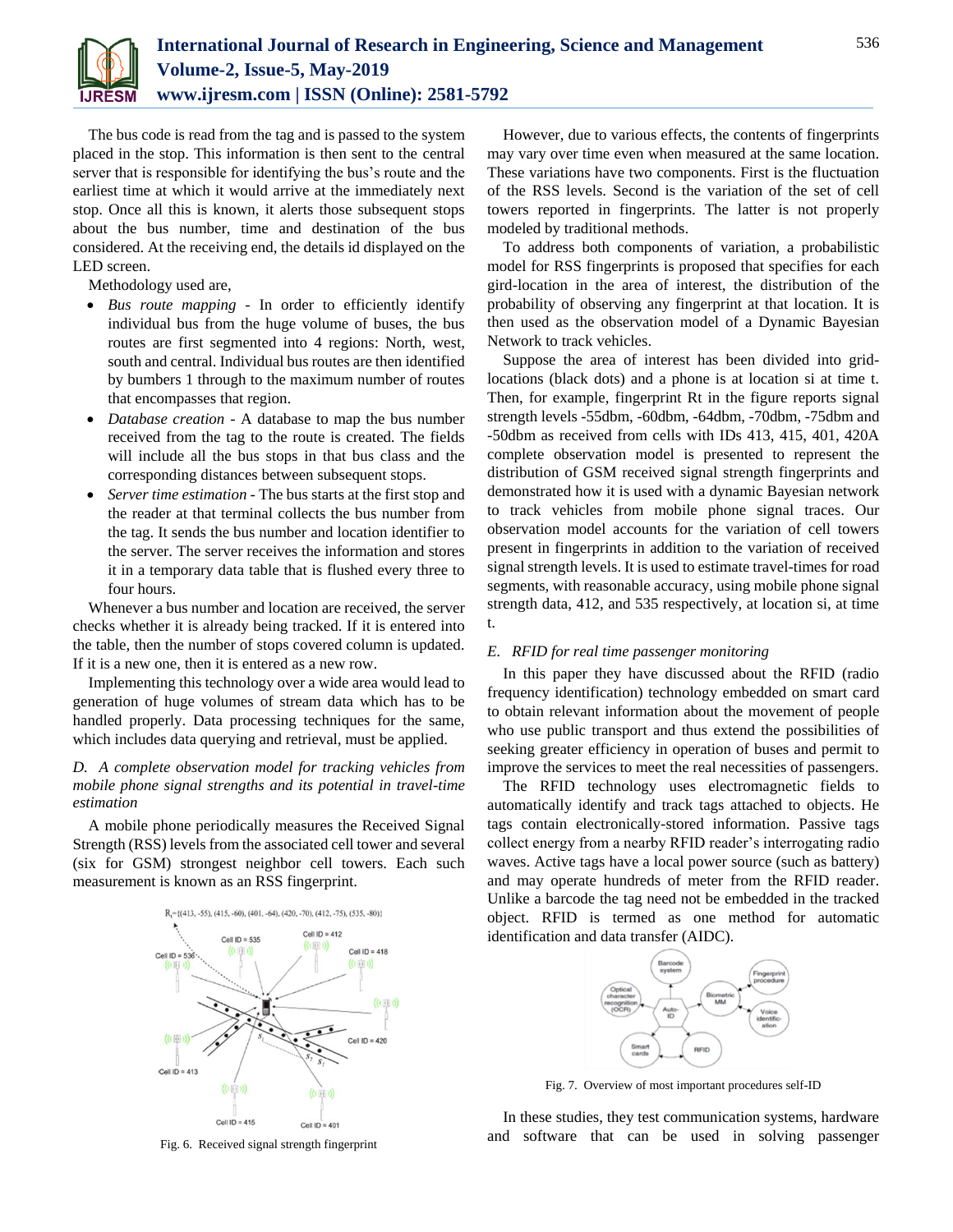

identification and control problems, especially on using concepts and products of Auto-ID (Fig. 7) that are being applied in different systems around the world.

The RFID tag can be affixed to an object and used to track and manage people easily. RFID offers advantages over manual systems or use of bar codes. The tag can be read if passed near a reader, even if it is covered by the object or not visible. The card can be read inside a case, carton, box or other container and unlike barcodes, RFID tags can be read hundreds at a time. Bar codes can only be read one at a time using current device. Facing the possible use of automatic RFID in smart cards, SPTrans invited the NXP Semiconductors, the company who owns of the technology used in the MIFARE "Bilhete Único" for a partnership in order the develop and test an effective solution. The proposal is based on having a RFID tag in the "Bilhete Único" smart card (Fig. 2), thus Recent Researches in Telecommunications, Informatics, Electronics and Signal Processing making it possible to read it and identify it at distances larger than one meter. In the experiment – using an N-bit transponder, read only type – the microchip of each label (TAG) stores in its memory and unique sequential number associated with its "Bilhete Único" card number, thus allowing that, at the time of TAG reading, it conveys the transportationidentifying information to the reader. Thus, records obtained are associated only to the "Bilhete Único" which contains the TAG.

Once processed, recordings collected by equipment installed in the buses will allow the identification of each passenger boarding and alighting locations. Additionally, buses stops will also receive specific tags with a unique identification, thus allowing also for the identification of the infrastructure (route) used by each bus carrying a that activates the bus stop tag. Information on passenger card tags ("Bilhete Único") collected at bus stops and not identified in the bus on route, will also allow estimating the number number of users in bus stops and the average times for bus waiting.



Fig. 8. Smart Card "Bilhete Único" with RF technology

Internally, the bus has installed a reader device capable of managing several data collection antennas. The number of antennas depends on the size of the vehicle and the number of doors.

The demerits of using the RFID technology is that it results in data flooding. Not every successful reading a tag (an

observation) is useful for business purposes. A large amount of data may be generated that is not useful for managing or other applications. Event filtering is required to reduce this data flow to a meaningful depiction of moving goods passing a threshold. Various concepts have been designed, mainly offered as middleware performing the filtering from noisy and redundant raw data to significant processed data. Global standardization is another disadvantage as the frequency used in USA is incompatible with those of Europe and Japan.There are also certain security concerns for which we have to use cryptographic methods.

#### *F. Self-study on ETM machines*

In this paper we are selecting a best suited method which is effective for counting the number of passengers in public transport vehicles. Counting the number of passengers is a requirement as it helps in reducing overloading of the vehicle (bus), which is the main factor affecting the passenger comfort and safety. It also helps to improve the vehicle efficiency and fuel economy. The passenger count mechanism can be effectively implemented using smart card technology over the other methods.

## *Electronic ticketing machines in public transport*

The Electronic Ticketing Machine (ETM) is a Hand Held Computer, in which the program is stored along with all the relevant data, for issue of tickets in the bus during the journey. The storage of program and data is done through a Personal Computer (Host PC), and is called pre-journey configuration for the specific route, bus service, fare, concessions, conductor, driver and day of operation, for handling the passenger and luggage ticketing.

The master data pertaining to the unit fare charges for adult/child and luggage, concessions, route, bus service are stored on the Host PC, and made available for uploading on to the ETM at the time of configuration.

Once the pre-configuration is over the ETM is ready for use during the journey. A collection report can be prepared at the end of trip. After a journey is over the transaction data files are transferred from ETM to the Host PC, over a communication cable connected to serial communication port. The ETM requires about three hours for full charging after which it can be used continuously for 7-8 hours.

- *Features of existing ETM*
	- 1. Fully customized fare tables for passenger Luggage
	- 2. Instant calculation of fare
	- 3. Instant display and report about passengers onboar
	- 4. Data transfer facility between ETM and host pc using communication cable or contactless infrared port
	- 5. Day end total collection report
	- 6. Duplicate receipt
	- 7. Station specific statements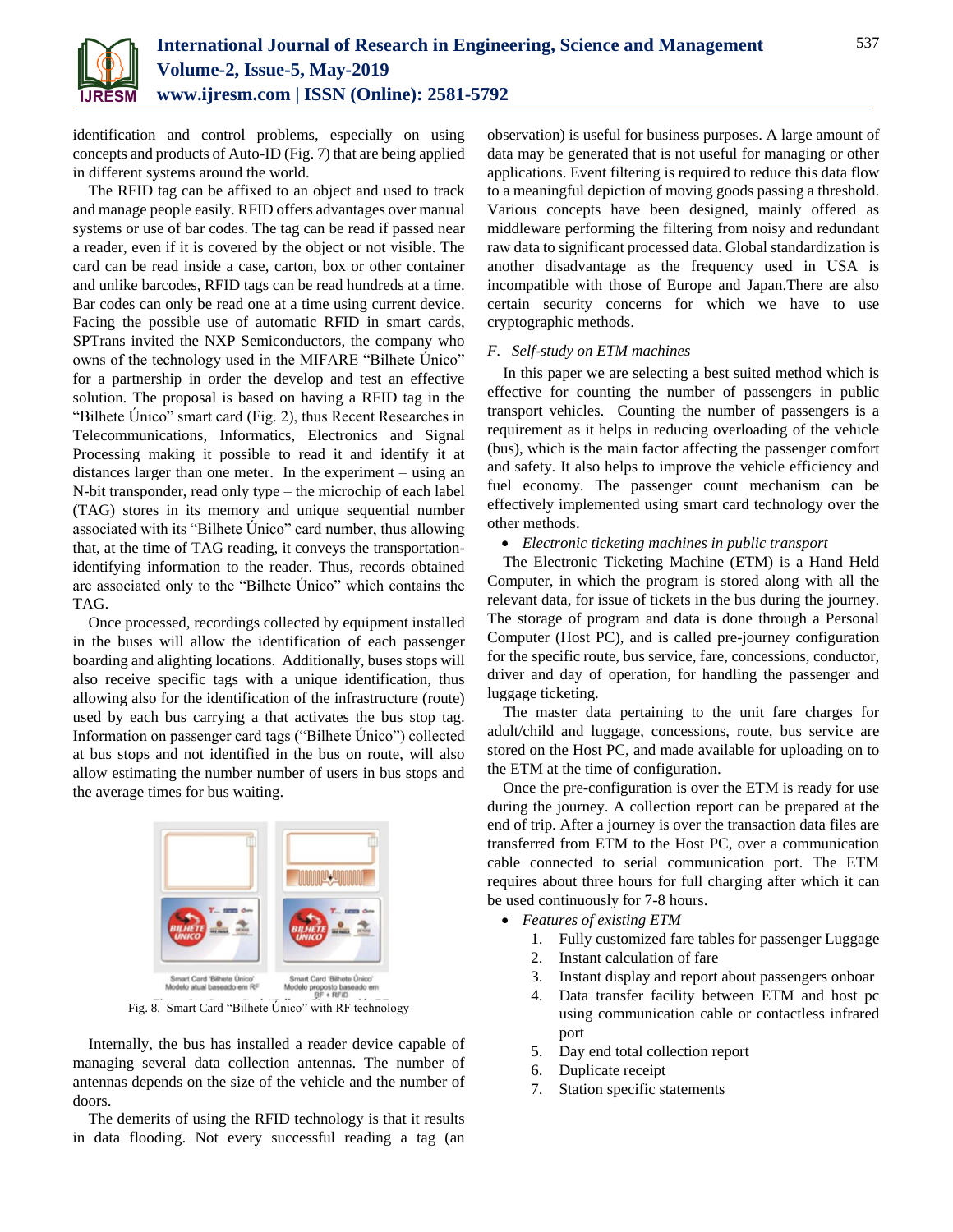

 *Proposed methods of bus transport in bus transport system*

The proposed method consists of input devices smart card reader for acquiring passenger data such as Name, Passenger ID, address, contact details and balance available in account. For this the conductor need to swipe the smart card using the ETM. Then using keypad the travelling information such as source, destination and number of passengers to be passed in. With the help of printer, ticket will be generated with the above details and also includes available balance, transaction ID. Likewise each transaction is transferred to the central database, so that bus can be monitored regarding number of passengers using the service, total fare collected and location of the bus travelling. Additionally, proposed system includes, each card holder will be provided with the online account in Transport Corporation to know their statistics about their travelling statement. It will also reduce the burden of submitting the cash to accounts at end of the day, because the collected cash will be directly transferred to transport corporation electronically.





Fig. 9. ETM machines

# *G. A data-driven and optimal bus scheduling model with timedependent traffic and demand [9]*

In this paper, it has tried to leverage and make use of the abundant travel data in public transport buses. From the millions of transaction records generated when passengers board and alight at bus stations to infer time-dependent traffic and customer demand and optimize bus scheduling. The main objective of this paper is of minimizing the average waiting time. Compared with the prior bus scheduling system, this model has reduced the waiting time to some extent.



Fig. 10. Operating expenses and profit of SBS Transit from 2010 to 2014

The Fig. 10 illustrates the operating expenses and profit of SBS Transit from years 2010-2014.

As we can infer from the above graph, the operating expenses increase dramatically year by year, resulting in a decreasing profit since 2010. The slight rising of profit in 2014 is due to the increasing of bus fare by 3.2% in that year.

The optimal bus scheduling model proposed by this paper, tried to achieve its objective of minimizing total waiting time with the available time-dependent traffic and demand information in a city in China.

This work only highlights certain initial efforts on the bus scheduling optimization. From the perspective of achieving a proper optimized bus schedule, the smart-card is an important data source. This paper failed to integrate with other techniques, such as video analysis from bus CCTV or other camera techniques to count the number of passengers who have boarded and alighted for more accurate estimation for bus scheduling. Each enquiry by a traveller or a user could specify a concrete demand at a timestamp from a certain bus station. By collecting and analyzing a sufficient amount of such enquired data, we can get a more accurate estimation about user demand at different periods. It failed to create a real-time scheduling system that can respond promptly to on-the-fly passenger demands. We will create a dedicated PWA (Progressive Web App) for our Intelligent Transport System by which users with just from few clicks on their mobile phone can track their buses and estimated arrival time.

# *H. Big data analytics for transportation: problems and prospects for its application in China [10]*

In this paper, it discusses how big data technology infrastructure fits into the current development of China, and provide suggestions for improvement. It outlines relevant big data technologies that are being used in the transportation domain in China. Through standardizing and integrating big data analytics in a national framework in the field of transport system in China, it points out the opportunities to improve the current outdated, unreliable transport system. Ever since the beginning of the industrial revolution, transportation has facilitated economic development by moving materials, resources, products and people however, the development has suffered because of road traffic congestion. Since the bus transport forms the basic mode of transport for people, it should be improved by optimizing bus scheduling. Different governments attempt to formulate effective road strategies that improve the traffic situation and overcome existing traffic problems. Unfortunately, difficulty in formulating a good transportation strategy is the lack of empirical data of actual road conditions.

This paper discusses the problems of traffic in China and point out potential solutions. Specifically, the contributions are the analysis of the current transportation situation in China, and a national multi-level transportation big data analytics framework. Normalizing the data on the length of highways and the number of privately owned vehicles with the starting year 2005, we then calculated a congestion indicator as a ratio of these two normalized values.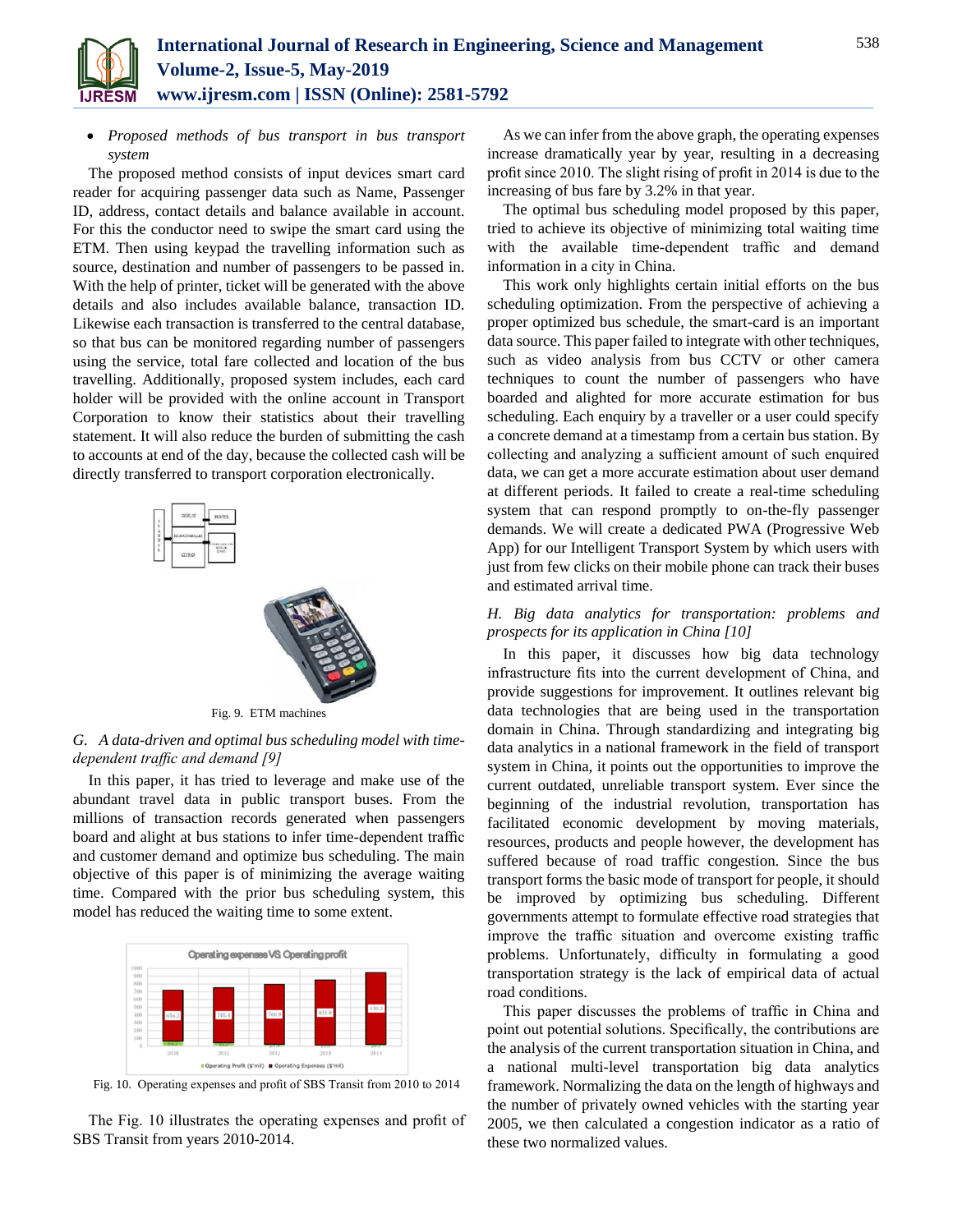



This indicator is shown in Fig. 11. The rising line indicates the rising ratio of vehicles to available road, and indicates an almost 6-fold increase in the 10-year interval 2005–2014. A trend line (linear regression) is overlaid, with  $R2 = 0.9689$ , indicating a very good fit.

Although intelligent transportation technology is developing in China, there is no sufficient effort to use collected data and leverage them for big data analytics. The largest problem in developing big data technology in China is related to the huge data volume captured from a very large network of traffic sensors, which requires high speed technology to capture and aggregate this data. Thus the initial investment for surveillance tools and traffic sensors is high.

Efforts for making better use of data captured by existing intelligent traffic systems would benefit from a greater degree of standardisation. There is not enough standardisation in the field of big data. The large amounts of data that are increasingly detailed, fine-grained and of ever greater coverage, allow traffic and transportation to be tracked to an extent previously not possible. However, there is still lot of scope available for introducing new applications of big data that at long last will make the transportation network better managed, more efficient, and will identify and predict future traffic needs which we will work in this project.

### *I. A detailed study of clustering algorithms*

This paper compared and analysed some highly popular clustering algorithms where some are capable of scaling and some of the methods work best against noise in data. Every algorithm and its underlying technique have some disadvantages and advantages and this paper has comprehensively listed them for the reader. Every paradigm is capable of handling unique requirements of user application. An extensive research and study has been done in the field of data mining and there exist popular real life examples such as Netflix, market basket analysis studies for business giants, biological breakthroughs which use complex combinations of various algorithms resulting in hybrids also and subsequently cluster analysis in the future will unveil more complex data base relationships and categorical data. There exist many measures and initial conditions which are responsible for numerous categories of clustering algorithms. A widely accepted classification frames clustering techniques as:

- Partitional clustering (sum of squared error based)
- Hierarchical clustering
- *Density based*

These classifications are based on a number of factors and few algorithms have been developed bridging the multiple approaches also. In very recent times an extensive amount of algorithms have been developed to provide solution in different fields, however there is no single universal solution provided by an algorithm that solves all prevalent clustering problems.

*Cluster Analysis*

Cluster analysis or clustering is the task of separating a set of data objects into groups, known as "clusters", so as the objects which belong to the same cluster are more similar to each other, compared to those in the remaining clusters. It is a widely used technique in many fields of computer science, including machine learning, pattern recognition, image analysis, information retrieval, and data compression.

*Centroid-based Clustering*

As it is indicated by its name, in centroid-based clustering clusters are represented by their centres, which are known as "centroids". The most well-known algorithm was developed by Stuart P. Lloyd and is often actually referred to as the "k-means algorithm". This algorithm provides an approximate solution to the optimization problem, which includes the identification of k cluster centres and the assignment of each data element to the nearest cluster, so as to minimize the Euclidean distance between each element and the corresponding cluster centroid. More precisely, the k-means clustering algorithm includes the following steps of execution:

- 1. The number k of clusters is provided as input.
- 2. The starting k "means", which represent the initiatory centroids of the clusters, are initialized. The most commonly used initialization methods are the Forgy and Random Partition. Using the Forgy method, the centroids are randomly selected from the elements of the data set. On the contrary, in the Random Partition method each data object is randomly assigned to a cluster before computing the initial centroids.
- 3. The distance values between the objects of the data set and the initial centroids are calculated, so as to be used while associating each object with the cluster with the nearest centroid.
- 4. After assigning every object to a cluster, new mean values are calculated corresponding to the new cluster centroids.
- 5. Steps 3 and 4 are repeated until no alteration is observed, neither on the centroids nor on the assignments (convergence).

Regarding computational complexity, even though in the worst-case scenario the k-means algorithm requires exponential time to converge, the smoothed analysis of its complexity is polynomial. As far as its drawbacks are concerned, despite the fact that it is one of the most widely used algorithms for clustering, the definition of the number of clusters in advance is considered as a limitation, since there might exist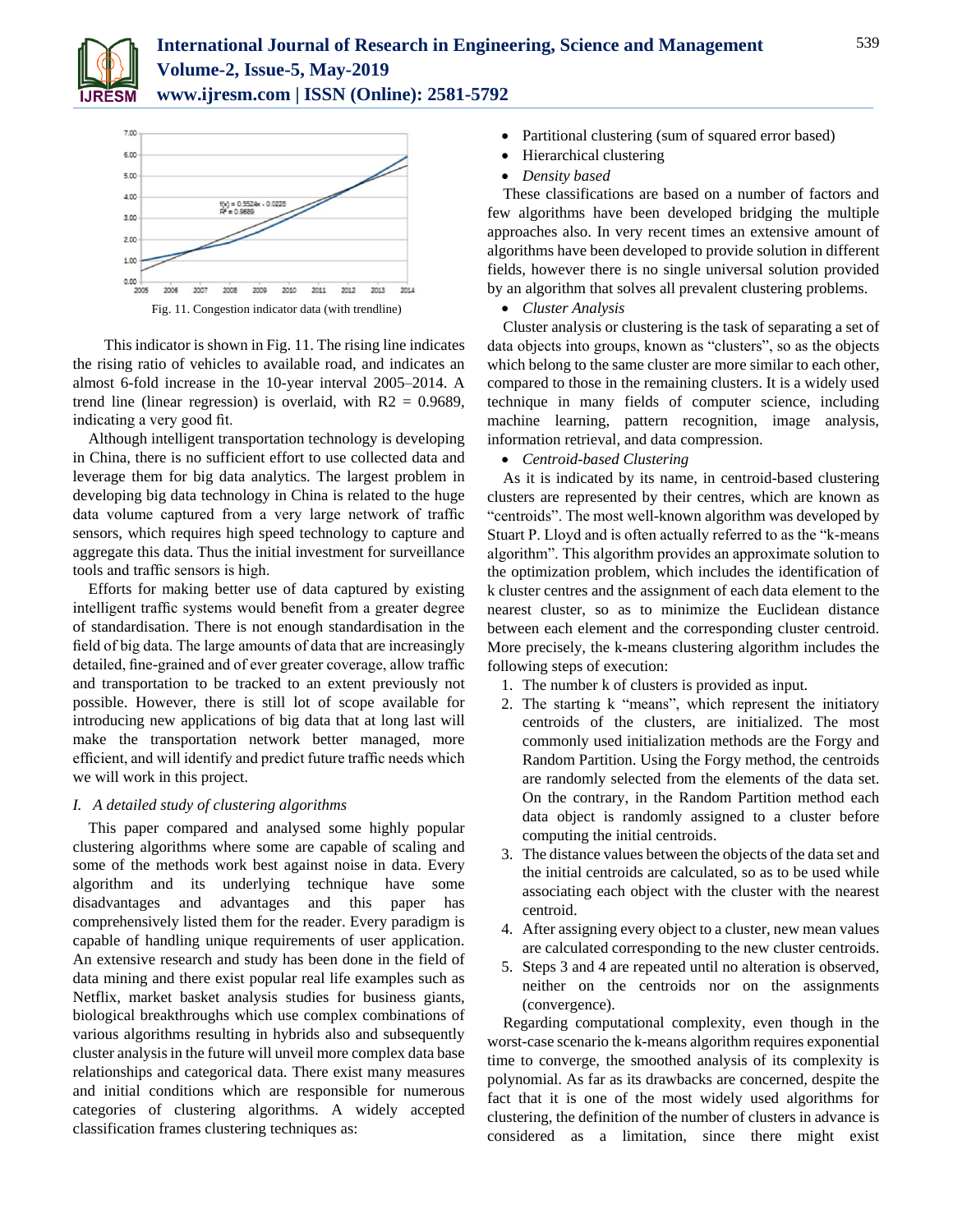

computational problems demanding dynamic estimation of the number of clusters.

| Table 1                |                                                                                 |                                                                                                                                                                                    |                                                                                                      |
|------------------------|---------------------------------------------------------------------------------|------------------------------------------------------------------------------------------------------------------------------------------------------------------------------------|------------------------------------------------------------------------------------------------------|
| Table title comes here |                                                                                 |                                                                                                                                                                                    |                                                                                                      |
| <b>Algorithm</b>       | shape                                                                           | convergence                                                                                                                                                                        | capability                                                                                           |
| k-means                | Cannot<br>handle<br>arbitrary<br>clusters.                                      | K is required in<br>advance performance<br>degrades with<br>increased<br>dimensionality.                                                                                           | Simple and<br>efficient                                                                              |
| <b>Birch</b>           | Cannot<br>handle<br>arbitrary<br>clusters.                                      | Deals fairly with<br>robust data. Performs<br>strongly against noisy<br>data.                                                                                                      | Most famous HC<br>algorithm                                                                          |
| Rock                   | Random<br>sampling<br>has an<br>impact on<br>selection<br>of cluster<br>shapes. | Can handle large<br>data sets                                                                                                                                                      | Usage of links<br>gives better<br>results with<br>scattered points                                   |
| Cure                   | Finds<br>richer<br>cluster<br>shapes.                                           | Cannot scale well<br>compared to birch.<br>Merging<br>Phenomenon used in<br>cure makes various<br>mistakes when<br>handling large data<br>sets with<br>comparison to<br>chameleon. | Less sensitive to<br>outliers. A bridge<br>hetween<br>centroids based<br>and all points<br>approach. |

Regarding computational complexity, even though in the worst-case scenario the k-means algorithm requires exponential time to converge, the smoothed analysis of its complexity is polynomial. As far as its drawbacks are concerned, despite the fact that it is one of the most widely used algorithms for clustering, the definition of the number of clusters in advance is considered as a limitation, since there might exist computational problems demanding dynamic estimation of the number of clusters.

## *J. Comparative analysis of A\* and basic theta\* algorithm in android-based pathfinding game*

This paper compared searching techniques that can be used are  $A^*$  (A star) and basic theta\* (Basic theta star) algorithm.  $A^*$ algorithm was originally introduced by Peter Hart et al., A\* algorithm calculates the cost using a heuristic function to prioritize the nodes (vertex) to be traversed, the cost is the distance it takes to walk from a node to another node. Basic theta\* algorithm is variant of A\* made by Alex Nash et al. in 2007 because A\* has the disadvantage that the result route is often not true shortest path because the routing path is limited by the grid, while the basic Theta\* change the limit of routing path becomes to all sides/angles. In this study will measure the performance of search methods which is better for square grids map on android-based pathfinding gams and used variable such as completeness, time complexity, and optimality.

# *Heuristics*

The term "heuristics" is used in computer science in order to describe techniques which offer approximate solutions to timeconsuming problems, while limiting the execution time in reasonable frames. As a consequence, the selection of a satisfying heuristic method includes the evaluation of the following trade-off criteria:

- *Optimality:* A heuristic function might not be able to identify the optimal, in case several solutions exist for a given problem.
- *Completeness:* In addition, a heuristic might not offer all the possible solutions.
- *Accuracy and Precision:* Moreover, the proposed solution might lack in accuracy or precision.
- *Execution Time:* Finally, as it has already been mentioned heuristics are designed for finding quick and approximate solutions, when classic methods are either timeconsuming or unable to identify any exact solution. As a result, execution time is a notable factor inthe selection of the applicable heuristic function.
- *A-star Search Algorithm*

In 1968, Peter Hart, Nils Nilsson, and Bertram Raphael introduced the A-star or A\* search algorithm, an extension of the Dijkstra's algorithm taking advantage of heuristics in order to achieve better performance, while searching for the path with the lowest cost value, connecting two nodes of a graph. The main difference between the two algorithms is observed in the function which is used for calculating the cost value of each followed path. More precisely, considering the last node of the followed path as n, the cost of the followed path is estimated by the following function:

$$
f(n) = g(n) + h(n)
$$

where  $g(n)$  is the actual cost for travelling from the starting node to n, and  $h(n)$  is a heuristic cost estimation for reaching the destination node starting from n. Apart from the distinctness regarding cost estimation the two algorithms include the same steps of execution, utilizing a data structure for keeping priority among the unvisited nodes according to their cost values, and carrying on execution until either the destination node is marked as visited or there no more unvisited nodes. In fact, the Dijkstra's algorithm could be considered as a special case of  $A^*$ , where the heuristic function is equal to zero  $(h(n)=0)$  for all nodes.

Regarding the running time complexity of the A\* search algorithm, it is depended upon the heuristic function. In the worst-case scenario, which includes a search space without limitation, the relation between the number of nodes to be visited and the depth of the selected path is exponential. At this point, it needs to be mentioned that if the search space is unlimited and there is no path connecting the initial node with the destination, then the algorithm will never be terminated. On the contrary, in a more realistic scenario where the search space could be represented by a tree or graph, then the running time complexity of the A\* search algorithm could be polynomial.